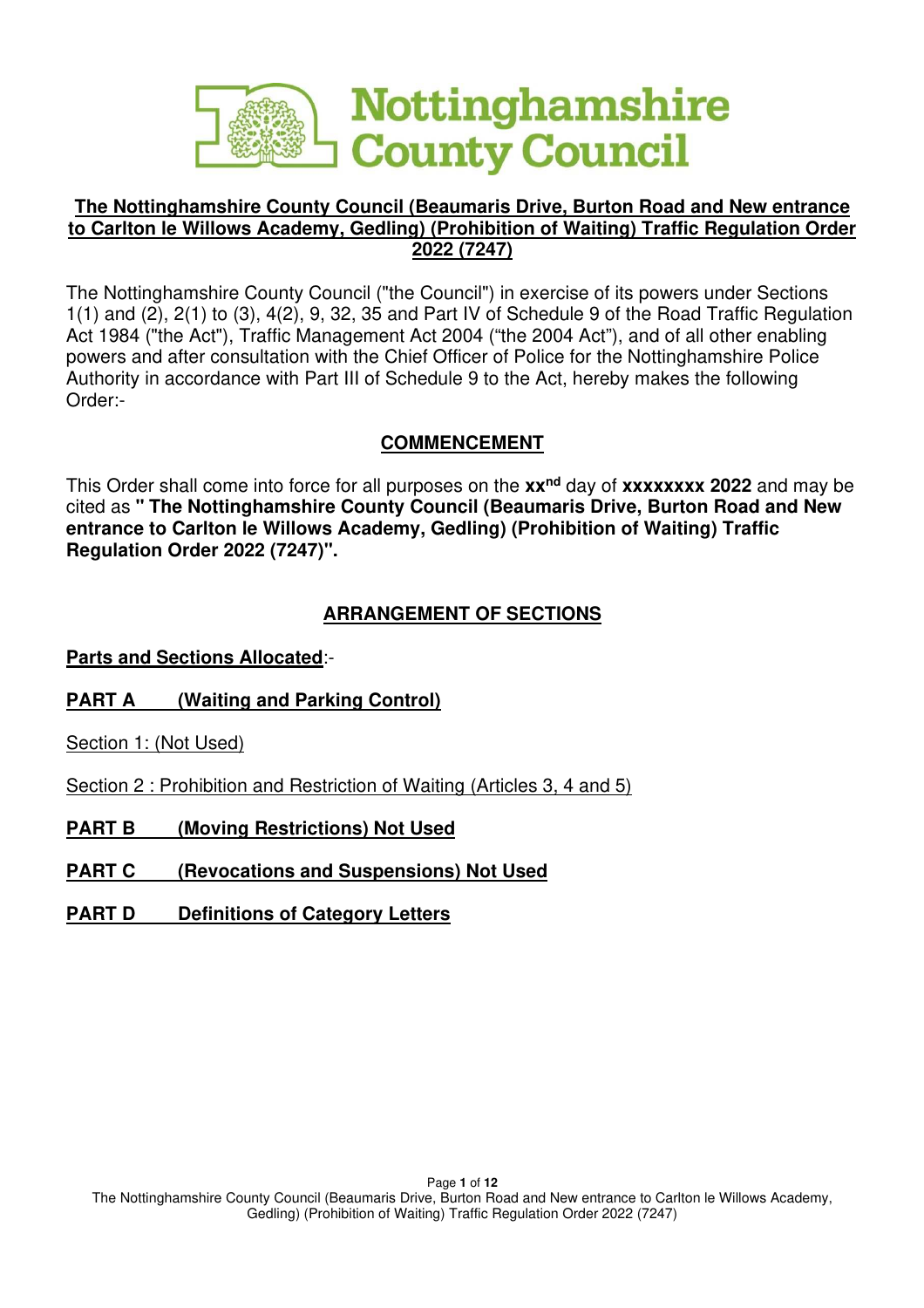### **GENERAL**

- G1. All lengths of road specified in this Order are lengths of road in the Borough of Gedling in the County of Nottinghamshire.
- G2. The prohibitions and restrictions imposed by this Order shall be in addition to and not in derogation of any restriction or requirement imposed by any regulations made or having effect as if made under the Act as amended aforesaid or by or under any other enactment.
- G3. Any reference in this Order to any enactment shall be construed as a reference to that enactment as amended by any subsequent enactment.
- G4. In this Order, where the context requires, the singular shall be interpreted as being the plural and vice versa.
- G5. In this Order headings are included for ease of reference only and shall not affect the interpretation or construction of the Order.

### **Definitions:-**

In this Order the following words and phrases (where used) have the meanings ascribed to them as follows:-

- D1. "At Any Time" means all days and all hours.
- D2. "Bank Holiday" has the same meaning as described in the Banking and Financial Dealings Act 1971. The first Monday of May shall be treated as if it were a Bank Holiday for the purposes of this Order.
- D3. "Bus" has the same meaning as in Schedule 1 Regulation 2 of the Traffic Signs Regulations.
- D4. "Bus Lane" means any length of road specified in this Order and bounded by delineating road markings, prescribed under Regulations for use as a Bus Lane.
- D5. "Bus Stop Area" means any area of carriageway of a road (which is specified and intended for the waiting of a local bus) which is comprised within and indicated by a road marking complying with either diagram 1025.1, 1025.3 or 1025.4 in Schedule 7 to the Traffic Signs Regulations .
- D6. "Bus Stop Clearway Hours" means the hours specified in each relevant Schedule in relation to a length of road.
- D7. "Carriageway" means a way constituting or comprised in a highway being a way (other than a cycle track) over which the public have a right of way for the passage of vehicles.
- D8. "CEO" means Civil Enforcement Officer which has the same meaning as in Section 76 of the 2004 Act.

The Nottinghamshire County Council (Beaumaris Drive, Burton Road and New entrance to Carlton le Willows Academy, Gedling) (Prohibition of Waiting) Traffic Regulation Order 2022 (7247)

#### Page **2** of **12**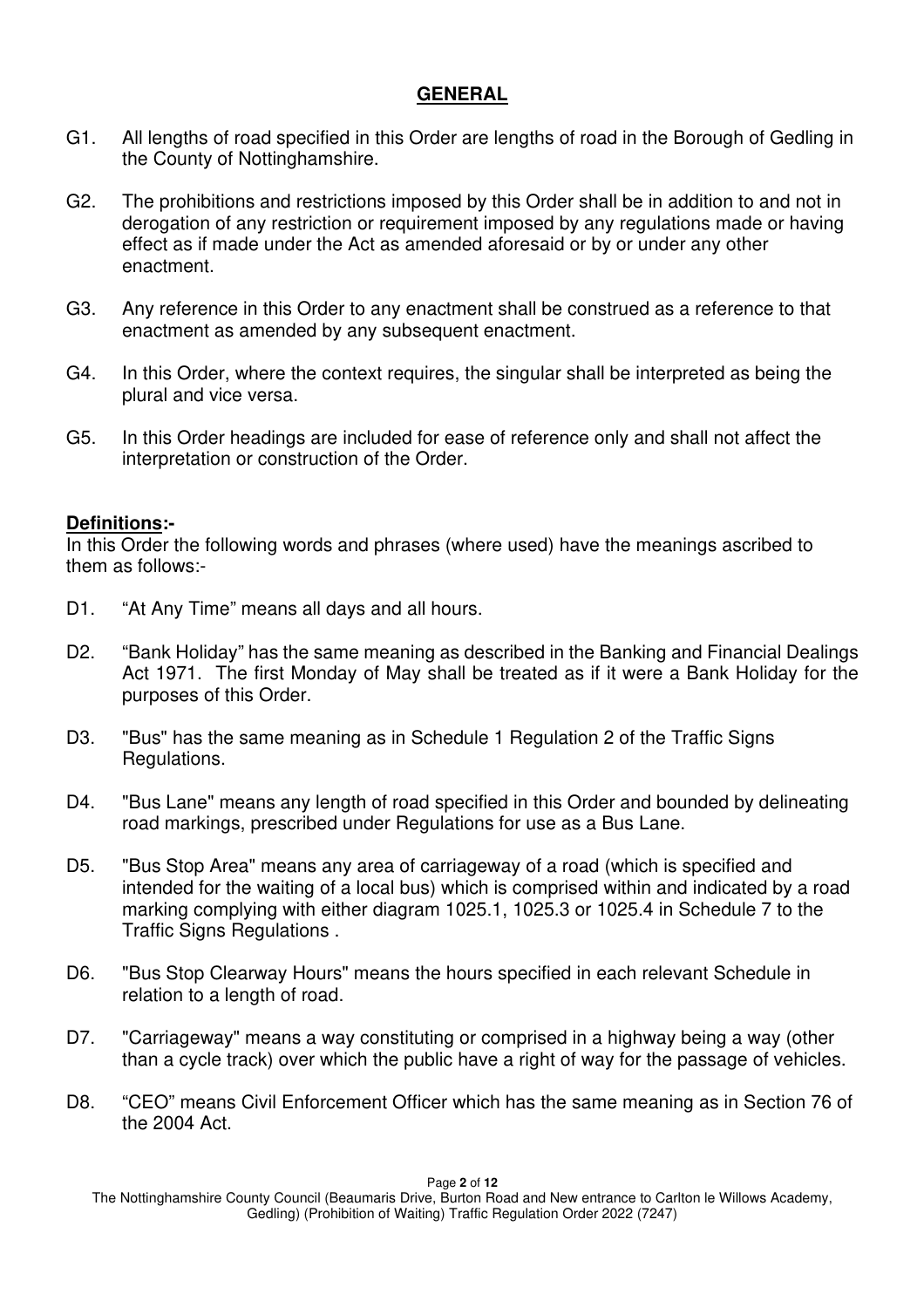- D9. "Cycle Lane" has the same meaning as in Schedule 1 Regulation 2 of the Traffic Signs Regulations.
- D10. "Day Access Permit" means a vehicle in respect of which a permit has been issued under established criteria governing the issue of the aforesaid permit and as amended from time to time.
- D11. "Director" means the Nottinghamshire County Council's Corporate Director of Place.
- D12. (a) "Disabled Person's Vehicle" means a vehicle displaying a Disabled Persons' Badge in a relevant position. (b) "Disabled Persons' Badge" has the same meaning as in The Local Authorities' Traffic Orders (Exemptions for Disabled Persons) (England) Regulations 2000.
- D13. "Doctor Parking Permit" means a valid permit issued for use within the relevant Doctor Parking Place.
- D14. "Doctor Parking Place" means a parking place (specified in Schedule 3 to Part A, of this Order) which may only be used by a vehicle displaying a Doctor Parking Permit.
- D15. "Driver" in relation to a vehicle waiting in a parking place means:-(a) The person driving the motor vehicle at the time it was left in the parking place or

(b) where the vehicle is a pedal cycle, the person (being a user) riding, pushing by hand or otherwise in charge of the pedal cycle at the time it was left in the parking place.

(c) Where a separate person acts as steersman of a motor vehicle, includes that person as well as any other person engaged in the driving of the vehicle, and "drive" and "driving" shall be construed accordingly and that if such person contravenes this Order, that person shall be treated as the owner.

- D16. "Dual Purpose Vehicle" has the same meaning as in Regulation 3(1) of the Motor Vehicles (Construction and Use) Regulations 1986.
- D17. "EVENT DAY" means a day on which an event is taking place at Nottingham Forest Football Club and authorisation for operation of restrictions has been granted by the Traffic Authority, and that day is displayed on Zone Entry Signs.
- D18. "Goods" includes postal packets of any description.
- D19. "Goods Vehicle" has the same meaning as in Regulation 3(1) of the Motor Vehicles (Construction and Use) Regulations 1986.
- D20. "Junction" means (in the Schedules to this Order) for measurement purposes only: The point where the prolongation of two kerblines intersect (measurements are taken along the line of kerb for the said length of road unless otherwise stated).
- D21. "Lay-By" means any area of carriageway intended for the waiting of vehicles and lying at the side of the road and bounded partly by a traffic sign of the type shown in Diagram

Page **3** of **12**  The Nottinghamshire County Council (Beaumaris Drive, Burton Road and New entrance to Carlton le Willows Academy, Gedling) (Prohibition of Waiting) Traffic Regulation Order 2022 (7247)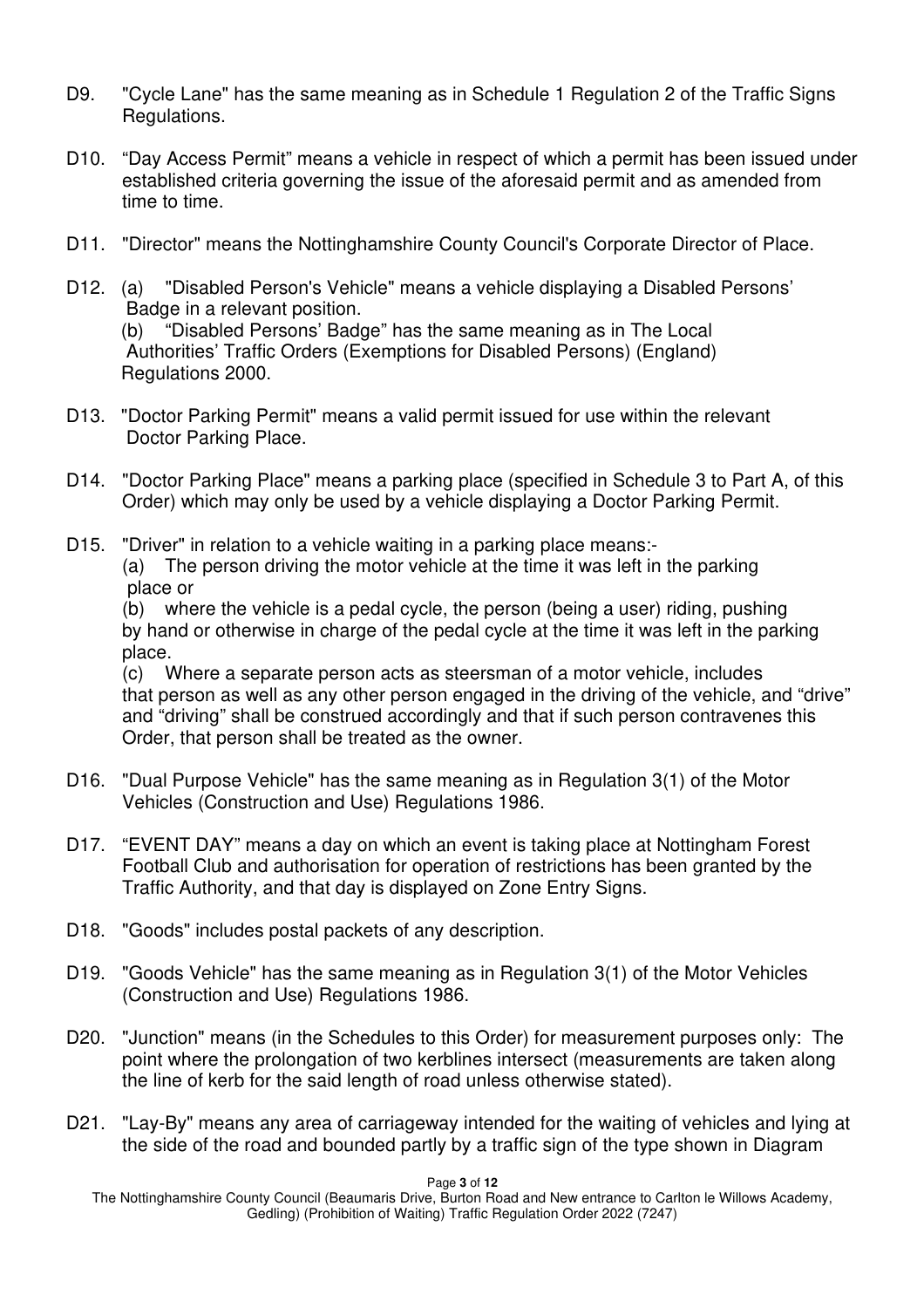1010 of the Traffic Signs Regulations and partly by the outer edge of that carriageway on the same side of the road as that on which the sign is placed.

- D22. "Loading Vehicle" means a vehicle whilst being used in a length of road to enable goods to be loaded or unloaded provided that when the aforementioned purposes have been completed, the vehicle must immediately proceed out of that length of road.
- D23. "Local Bus" has the same meaning as in Schedule 1 Regulation 2 of the Traffic Signs Regulations.
- D24. "Main Carriageway" means any carriageway used primarily by through traffic, includes any carriageway of a slip road, but excludes any lay-by.
- D25. "Motor Cycle" has the same meaning as in Section 136 of the Act.
- D26. "Motor Vehicle" has the same meaning as in Section 136 of the Act.
- D27. "Non Event Day" means any day other than an Event Day.
- D28. "One-Way Street" means a road in which vehicles are prohibited at all times from proceeding in any other than one direction.
- D29. "Owner" in relation to a vehicle, means the registered keeper of that vehicle namely the person for the time being shown on the register as registered keeper in the register kept in accordance with Section 21 of the Vehicle Excise and Registration Act 1994.
- D30. "Parking Disc" has the same meaning as in The Local Authorities' Traffic Orders (Exemptions for Disabled Persons) (England) Regulations 2000.
- D31. "Parking Place" means (subject to Section 3 of Part A of this Order) any area of road authorised by this Order to be used as a parking place.
- D32. "Passenger Vehicle" means a motor vehicle other than a motor cycle constructed solely for the carriage of passengers and their effects and adapted to carry not more than 8 passengers exclusive of the driver, and not drawing a trailer.
- D33. "Pedal Cycle" means a cycle (which has the same meaning as that ascribed to it in Section 192 of the Road Traffic Act 1988).
- D34. "Pedestrian Crossing" means a crossing for pedestrians established:-
	- (a) by a local authority under Section 23 of the Act, or
	- (b) by the Secretary of State in the discharge of the duty imposed on him by Section 24 of the Act.
- D35. "Police Vehicle" means a vehicle being used for police purposes or operating under the instructions of a Chief Officer of Police for Nottinghamshire Police Authority.
- D36. "Prescribed Hours" has the meanings ascribed in each particular Part of this Order and shall be construed accordingly.

Page **4** of **12**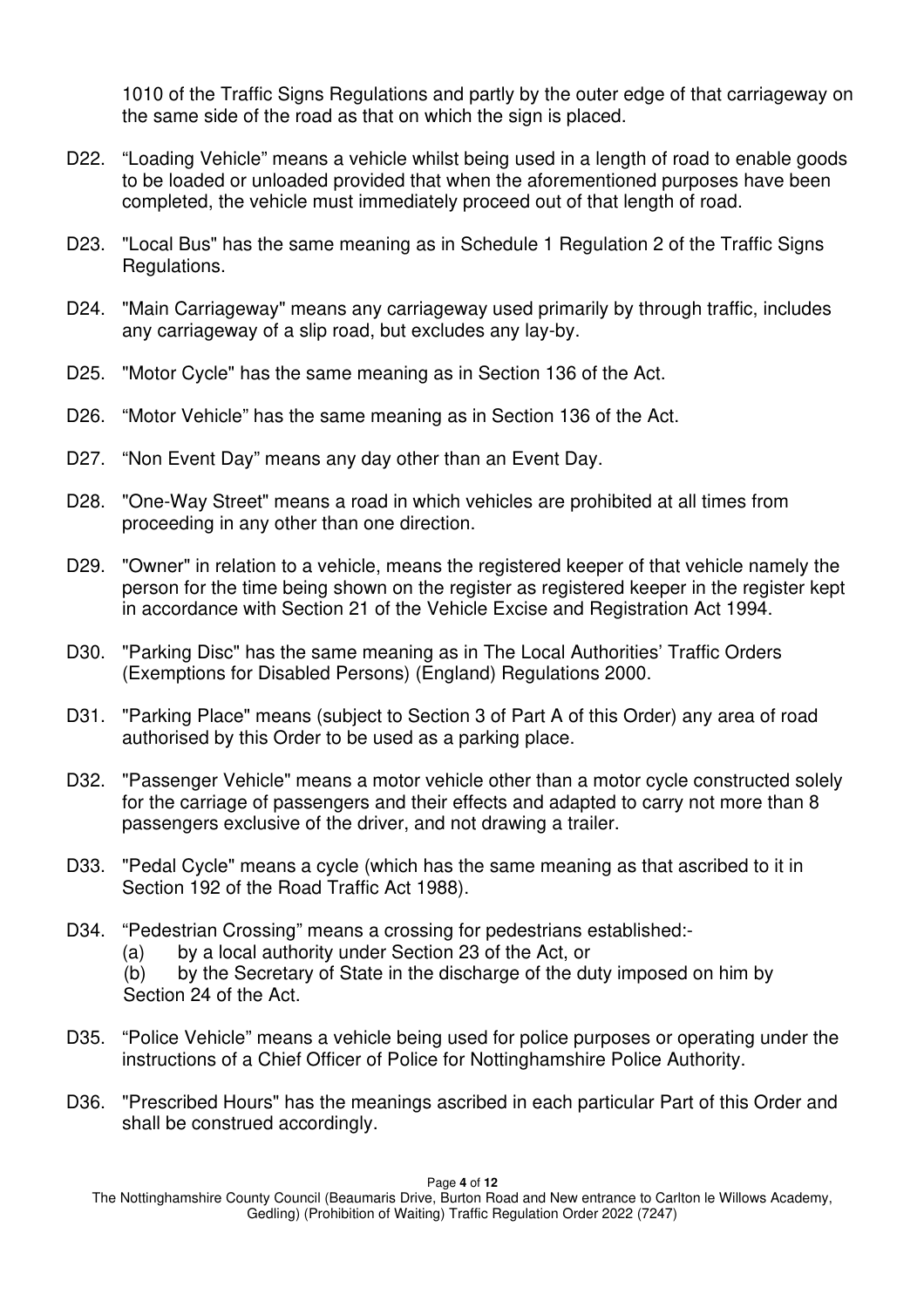- D37. "Private Hire Vehicle" means a vehicle which has been issued a licence under The Local Government (Miscellaneous Provisions) Act 1976.
- D38. "Public Holidays" being Christmas Day, Good Friday and any Bank Holiday.
- D39. "Relevant Position"

(1) In relation to the display of Disabled Person's Badge, has the same meaning as that ascribed to it in The Local Authorities Traffic Orders (Exemptions for Disabled Persons) (England) Regulations 2000.

(2) In relation to a permit or authorisation, means the front nearside of the vehicle so that all the particulars are readily visible from the front nearside of the vehicle.

### D40. "Resident"

(1) In Part A of this Order means a person whose usual place of abode is premises the postal address of which is in any road or part of a road being a part of a controlled zone described in Schedule 1 to Part A or this Order, or any person deemed to be a resident by the Council.

(2) In Part A of this Order means a person whose usual place of abode is premises the postal address of which is in any road or part of a road specified in Schedule 5 to Part A of this Order, or any person deemed to be a resident by the Council.

- D41. "Residents' Permit" means a permit issued under the provisions of Article 19 of Part A of this Order.
- D42. "Residents' Permit Holder" means a person to whom a permit has been issued under the provisions of Article 19 of Part A of this Order.
- D43. "Residents' Parking Place" means any part of a road specified in Article 17 of Part A of this Order.
- D44. "Residents' Parking Space" means a space in a Residents' Parking Place which is provided for the leaving of a vehicle of the classes specified in Article 20 of Part A of this Order.
- D45. "Residents' Visitors Parking Permit" means a permit issued, under the provisions of Article 11 of Part A of this Order.
- D46. "Residents' Visitors Parking Permit Holder" means a person to whom a permit has been issued under the provisions of Article 19 of Part A of this Order.
- D47. "Restricted Road" means any road or part of a road specified in Schedule 1 to Part A of this Order.
- D48. "Road Marking" has the same meaning as in the Traffic Signs Regulations.
- D49. "Solo Motor Cycle" has the same meaning as in the Traffic Signs Regulations.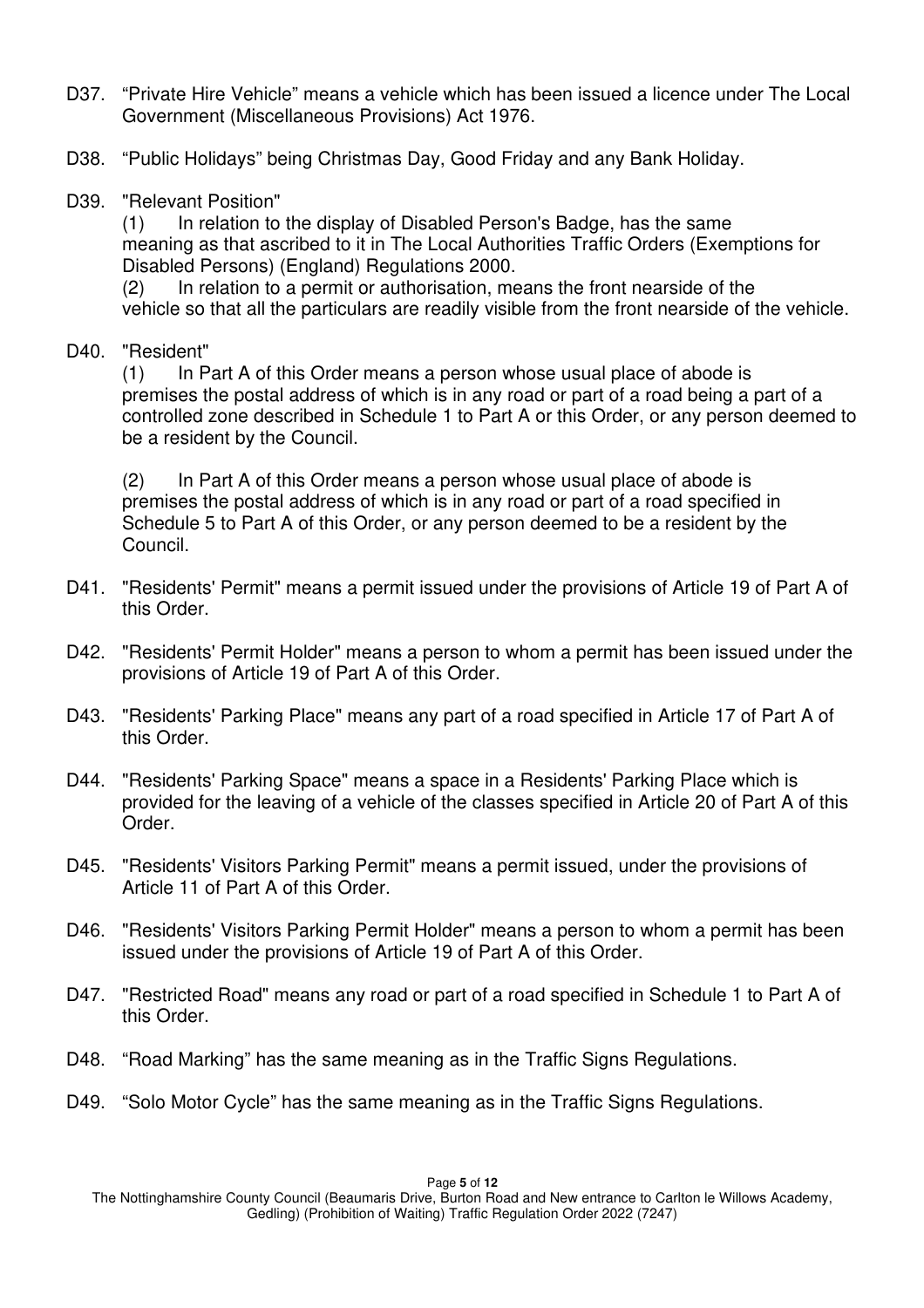- D50. "Special Access Permit Holders' Vehicles" means a vehicle in respect of which a permit has been issued under established criteria governing the issue of such permits (in respect of persons having particular mobility difficulties) as determined by the Director and as amended from time to time.
- D51. "Taxi" means in England and Wales, a vehicle licensed under Section 37 of the Town Police Clauses Act 1847.
- D52. "Taxi Clearway Hours" means the hours specified in each relevant Schedule in relation to a length of road and where days are specified they are inclusive days.
- D53. "Taxi Rank" means an area of carriageway reserved for use by taxis waiting to pick up passengers.
- D54. "Traffic Sign" means a sign of any size, colour and type prescribed or authorised under, or having effect as though prescribed or authorised under, Section 64 of the Act.
- D55. "Traffic Signs Regulations" means the Traffic Signs Regulations and General Directions 2016, as amended from time to time.
- D56. "Tramcar" means any vehicle (whether or not used for the carriage of passengers) carried on flanged wheels on any railway forming part of the light rapid transport system as defined in section 2 of the Greater Nottingham Light Rapid Transit Act 1994.
- D57. "Tram Gate" shall have the same meaning as "Bus Lane".
- D58. "Transition Point" means the junction between Highway and land which is not Highway.
- D59. "Verge" means any part of a road which is not a carriageway or a footway.
- D60. "Virtual Parking Permit" means an electronic record of Parking Permit or Dispensation Permit of any kind, issued and confirmed by Nottinghamshire County Council.

### **Notes:-**

- N1. In this Order all times and days are inclusive.
- N2. In the Schedules to this Order, each length of road specified in Column 2 and itemised by number in Column 1 shall be related only to the specified instructions, times and exemptions (given under Columns 3, 4, 5 and 6) relating to that number.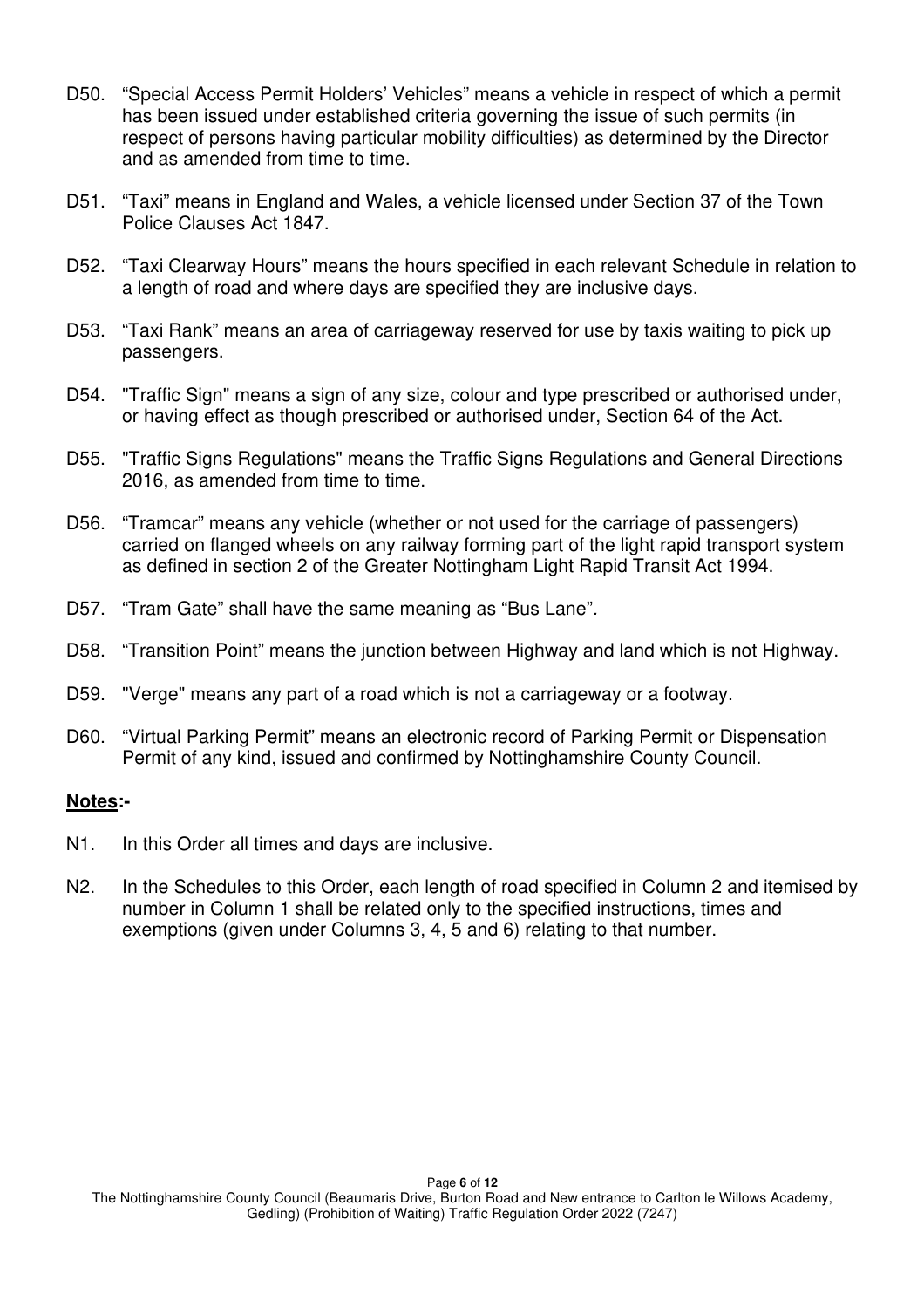# **PART A**

### **PART A SECTION 1 : CONTROLLED PARKING ZONES, RESIDENTS' CONTROLLED ZONE AND PRESCRIBED HOURS (**Not Used in this Order)

### **PART A SECTION 2 : PROHIBITION OF WAITING**

3. (1) Save as provided in this Article, no person shall, except with the permission of a Police Constable in uniform or a CEO, cause or permit any vehicle to wait in any of the lengths of road specified in Column 2 of Schedule 2 to Part A of this Order during the times specified in relation to each length of road, in Column 3.

(2) Nothing in paragraph (1) of this Article shall apply to any vehicle which is of one or more of the categories specified, in Column 4 of Schedule 2 to Part A of this Order, in relation to each length of road specified in Column 2 of the said Schedule.

- (3) Nothing in paragraph (1) of this Article shall apply to:-
	- (i) An authorised Hackney Carriage Stand, or
	- (ii) A Taxi Rank during the Taxi Clearway Hours, or
	- (iii) A Disabled Persons Parking Place, or
	- (iv) A Doctor Parking Place, or
	- (v) A Pedal Cycle Parking Place, or
	- (vi) Any other Parking Place provided under the provisions of the Act, or
	- (vii) A Bus Stop Area during the Bus Stop Clearway Hours, or

 (viii) The area of road within the limits of a Pedestrian Crossing (including its road markings)

whilst the particular Place, Stand, Rank or Area

- (a) is delineated by the appropriate traffic signs and road markings, or
- (b) has current written authorisation.

 (4) Nothing in this paragraph (1) of this Article shall apply to any Local Bus waiting at any of the following points, being sites which have current written authorisation, in this respect, given by the Director:-

- (i) Crew relief points;
- (ii) Bus timing points;
- (iii) Bus Stands;
- (iv) Bus turning points; and
- (v) Bus termination points.
- 4. In Column 4 of Schedule 2 to Part A of this Order, the reference letters categorise and have the meanings hereunder ascribed to them in Part D of this Order.
- 5. In Article 4 of Part A of this Order "Authorised Vehicle" means :- Not Allocated.

## **PART B (not used)**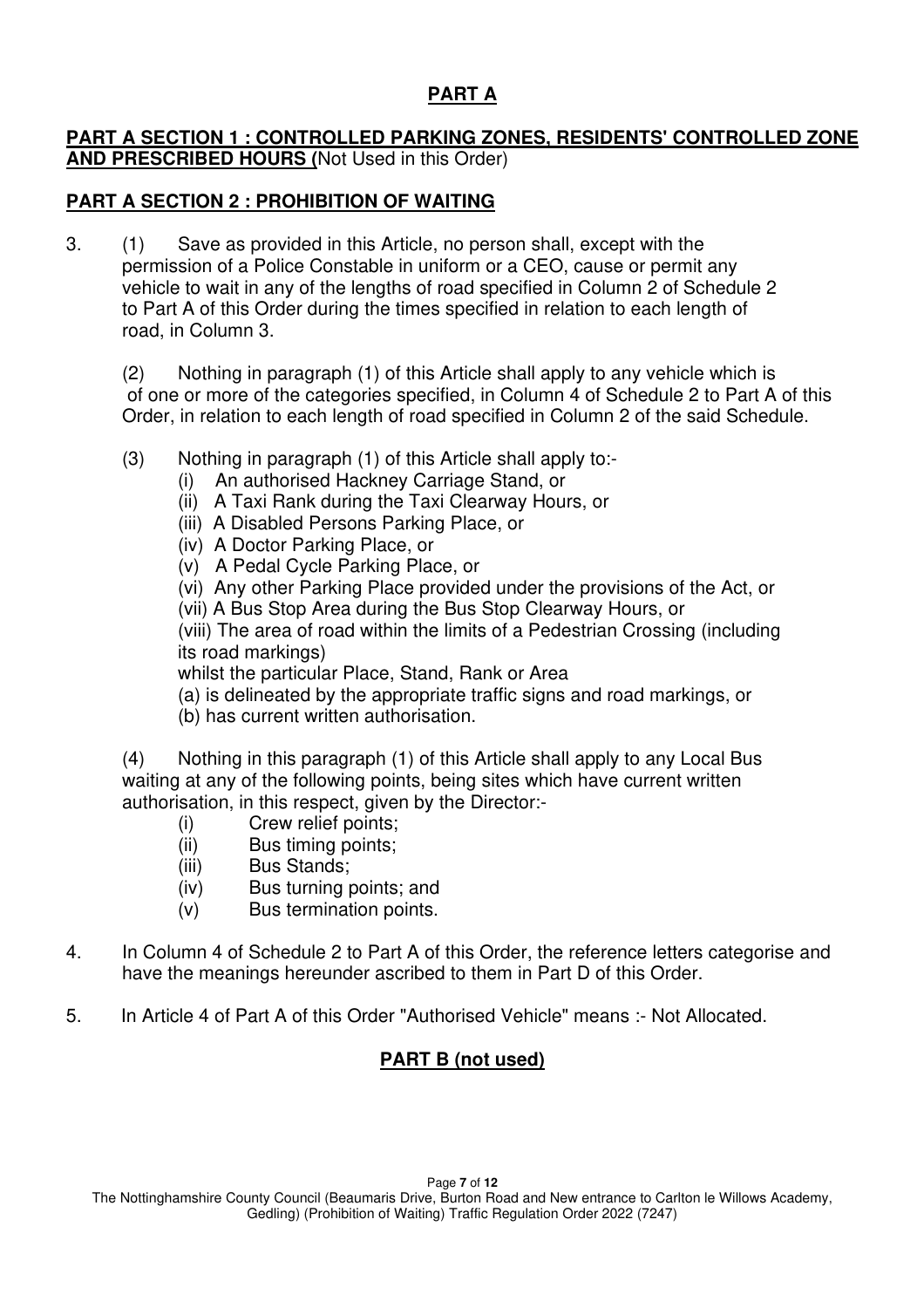# **PART C (not used)**

# **PART D**

### **Definitions of Category Letters**

In this Order, where specified in a Column of a Schedule to a Part to this Order the following reference letters categorise (where used) and have the meanings ascribed to them as follows:-

- "A" Means a vehicle which is being used to enable persons to board or alight from that vehicle.
- "B" Means any vehicle which is, if it cannot be used for such purposes in any other length of road, being used in connection with any building operation or demolition, the removal of any obstruction to traffic, the maintenance, improvement or reconstruction of any of the lengths of road so referred to, or the laying, erection, alteration or repair in or near any of the lengths of road of any Utility apparatus.
- "B1" Means any vehicle which is (if it cannot be used for such purposes in any other length of road) to be used in connection with the maintenance or other works of any railway level crossing which crosses the length of road referred to.
- "B2" Means a vehicle which is being used for the purpose of delivering or collecting postal packets as defined in Postal Services Act 2000.
- "C" Means any vehicle which is, if it cannot conveniently be used for such purposes in any other road, being used or is to be used in the service of a Local Authority in pursuance of statutory powers or duties.
- "D" Means a bus.
- "D1" Means a bus in a bus lane
- "D2" Means a Local Bus.
- "E" Means any vehicle being used for Police, Fire Brigade or Ambulance purposes.
- "F" Means any vehicle being used to enable goods to be loaded on to or unloaded from the vehicle during times specified in Column 3 of the Schedule provided that this paragraph shall not apply during any times specified (in Column 5 of the Schedule) in relation to that length of road, unless the vehicle is being used (in a length of road which is not a cycle track) for the purpose of delivering or collecting postal packets as defined in the Postal Services Act 2000.
- "F1" Means any vehicle being used to take on petrol at a petrol station.
- "F2" Means any vehicle which is being used to enable goods to be loaded or unloaded at premises to which access may only be gained by proceeding in that length of road provided that when the aforementioned purposes have been completed the vehicle must immediately proceed out of that length of road or any vehicle which

Page **8** of **12** 

The Nottinghamshire County Council (Beaumaris Drive, Burton Road and New entrance to Carlton le Willows Academy, Gedling) (Prohibition of Waiting) Traffic Regulation Order 2022 (7247)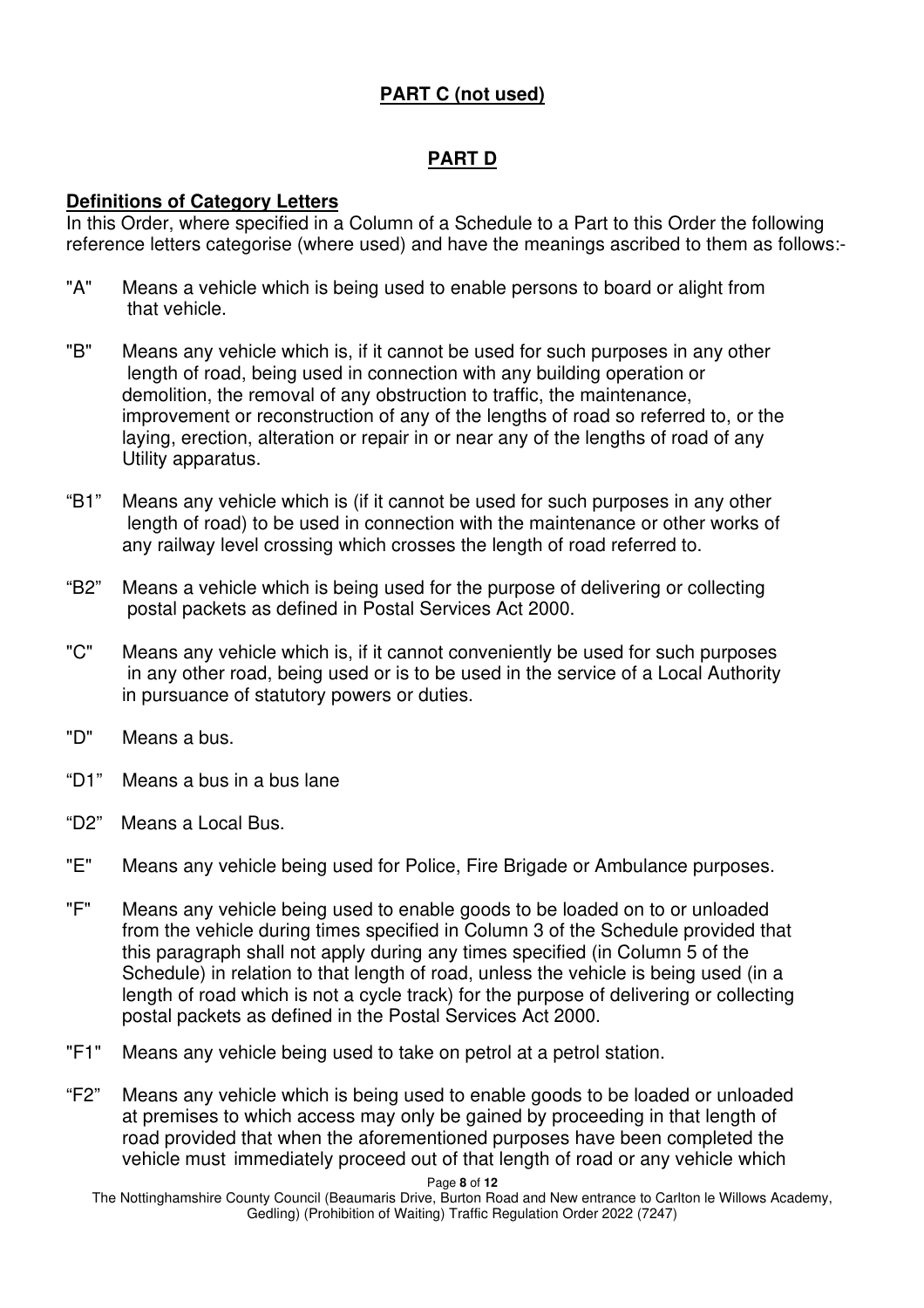is being used to gain access to off-street garaging.

- "G" Means any vehicle which is a disabled person's vehicle which displays, in the relevant position, a disabled person's badge and a parking disc (on which the driver or person in charge of the vehicle has marked the time at which the period of waiting began) provided that the vehicle does not wait for a period exceeding 3 hours (not being a period separated by an interval of less than 1 hour from a previous period of waiting by the same vehicle on the same road) provided that where, in relation to the length of road, times are specified in Column 5 of the relevant Schedule, the vehicle does not wait in that length of road during those times.
- "I" Means any Vehicle in respect of which a current valid Dispensation Permit has been issued and is being used in accordance with the conditions of issue ALWAYS PROVIDED THAT this exemption shall not apply during any times specified in Column 5 of Schedule 2.
- "J" Means any vehicle, other than a privately owned vehicle, which is being used as an official vehicle for the purpose of a wedding or funeral at a Church or place or worship provided that where, in relation to a length of road, times are specified in Column 5 of the relevant Schedule, the vehicle does not wait in that length of road during those times.
- "N1" Means a licensed hackney carriage or a taxi.
- "P" Means an Authorised Vehicle.
- "R" Means any Vehicle in respect of which a current Restricted Access Permit has been issued and is being used in accordance with the conditions of issue.
- "S" Means a Special Access Permit Holder's vehicle which displays, in the relevant position, a disabled person's badge and a Special Access Permit (on which the driver or person in charge of the vehicle has marked the time at which the period of waiting began) provided that the vehicle does not wait for a period exceeding 3 hours (not being a period separated by an interval of less than 1 hour from a previous period of waiting by the same vehicle on the same length of road) provided that where, in relation to the length of road, times are specified in Column 5 of the relevant Schedule, the vehicle does not wait in that length of road during those times.
- "T1" Means a Tramcar.
- "T2" Means Tramway operator Vehicles undertaking essential maintenance of the Tramway system.
- "T3" Means Tramway operator Vehicles undertaking routine maintenance of the Tramway system.
- "V" Means any vehicle, being a purpose built or specially adapted security vehicle which by distinctive external marking s and/or trade signs may be easily

Page **9** of **12** 

The Nottinghamshire County Council (Beaumaris Drive, Burton Road and New entrance to Carlton le Willows Academy, Gedling) (Prohibition of Waiting) Traffic Regulation Order 2022 (7247)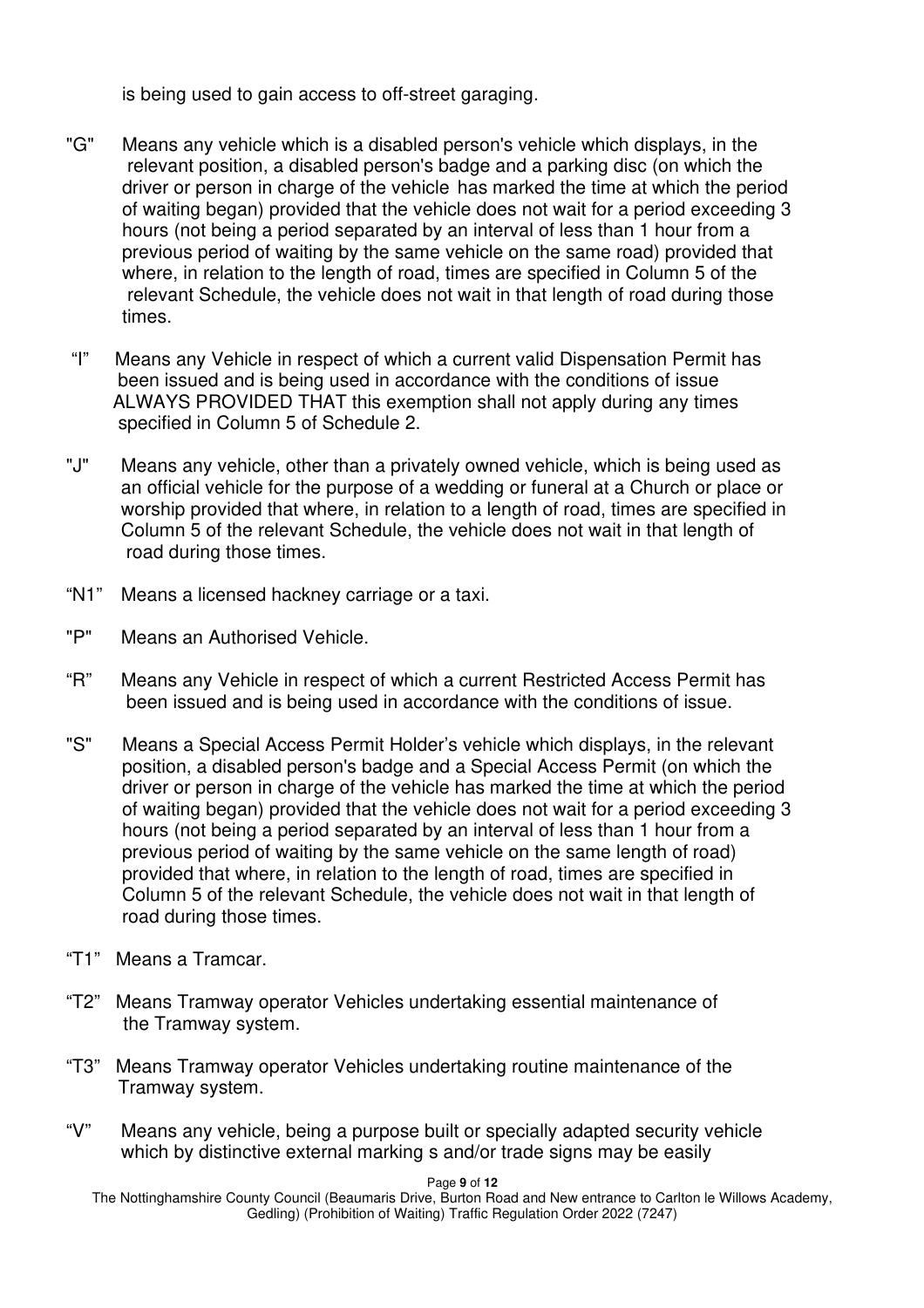identified as a security vehicle, operated by uniformed security personnel and which is being used for the purpose of delivery or collection of:

- (i) bullion or
- (Iii) substantial quantities of money in the form of cash or
- (iii) high value commodities.
- "W" Means any vehicle displaying a Day Access Permit authorised and issued by the Council or the Nottinghamshire Constabulary.
- "Y" Means a Private Hire Vehicle.

### **APPENDIX**

#### **Appendix Allocated**:- None

#### **Schedules Allocated**:-

### **SCHEDULES**

 $\overline{\phantom{a}}$  , and the contribution of the contribution of the contribution of the contribution of the contribution of the contribution of the contribution of the contribution of the contribution of the contribution of the

Schedule 2 to Part A of this Order.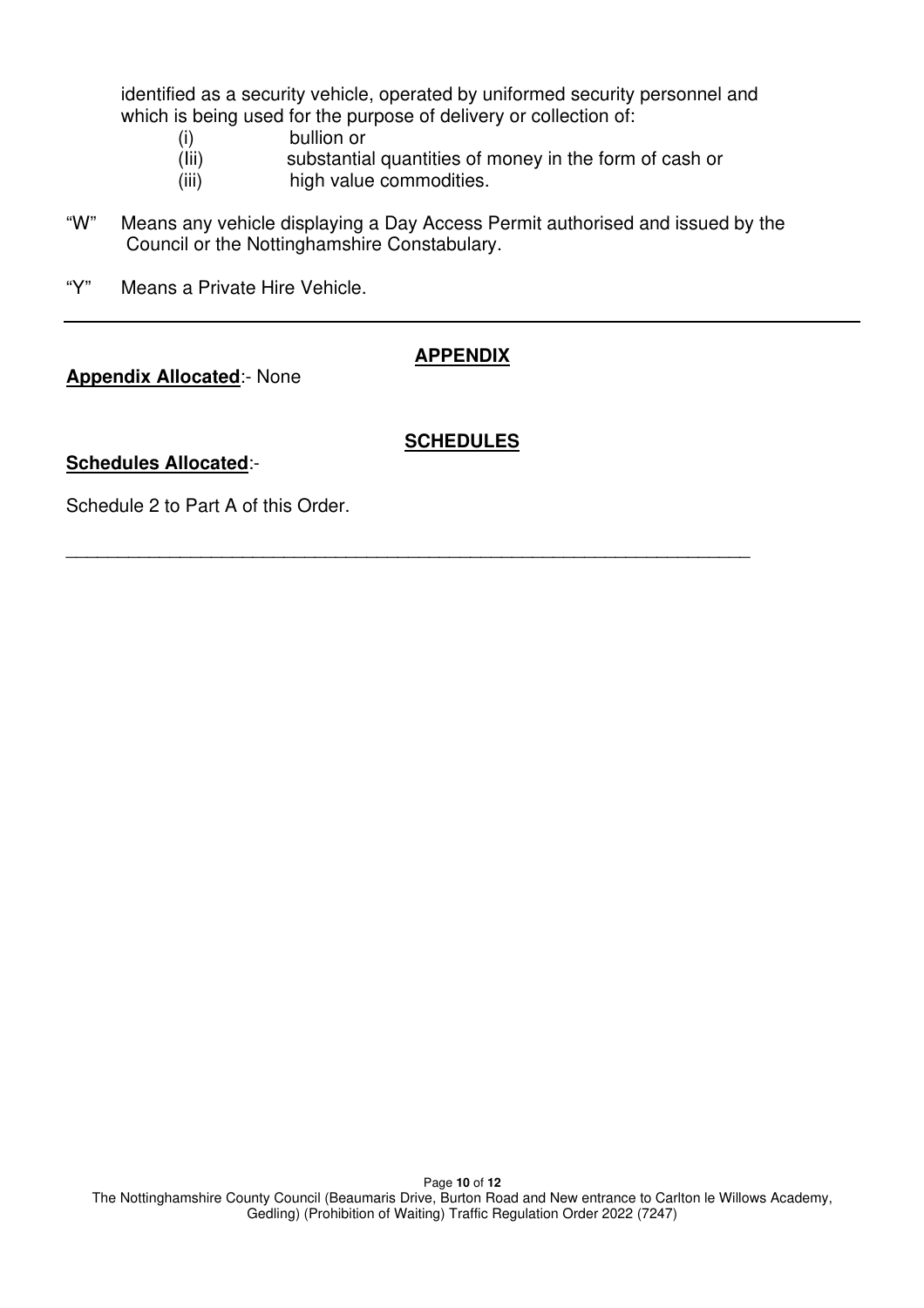#### **PART A SCHEDULE 2 PROHIBITIONS AND RESTRICTIONS OF WAITING**

| Column   | Column <sub>2</sub>                                                                                                                                                                                | Column 3        | Column 4                               | Column 5          |
|----------|----------------------------------------------------------------------------------------------------------------------------------------------------------------------------------------------------|-----------------|----------------------------------------|-------------------|
| Item No. | <b>Length of Road</b>                                                                                                                                                                              | <b>Duration</b> | <b>Exemptions</b><br><b>Time Other</b> | <b>No Loading</b> |
| 1.       | <b>BEAUMARIS DRIVE (GEDLING)</b><br>(the north-east side)                                                                                                                                          |                 |                                        |                   |
| (i)      | from its junction with Burton Road in a south-easterly<br>direction for 17 metres                                                                                                                  | At any time     | <b>ABCEFG</b>                          |                   |
| 2.       | <b>BEAUMARIS DRIVE (GEDLING)</b><br>(the south-west side)                                                                                                                                          |                 |                                        |                   |
| (i)      | from its junction with Burton Road in a south-easterly<br>direction for 17 metres.                                                                                                                 | At any time     | <b>ABCEFG</b>                          |                   |
| 3.       | <b>BURTON ROAD (GEDLING)</b><br>(the north-west side)                                                                                                                                              |                 |                                        |                   |
| (i)      | from a point opposite a point 42 metres south-west of<br>its junction with Beaumaris Drive in a north easterly<br>direction to a point opposite a point 58 metres north-<br>east of that junction. | At any time     | <b>ABCEFG</b>                          |                   |
| 4.       | <b>BURTON ROAD (GEDLING)</b><br>(the south-east side)                                                                                                                                              |                 |                                        |                   |
| (i)      | from a point 42 metres south-west of its junction with<br>Beaumaris Drive in a north-easterly direction to a<br>point 58 metres north-east of that junction.                                       | At any time     | <b>ABCEFG</b>                          |                   |
| 5.       | NEW ENTRANCE TO CARLTON LE WILLOWS<br><b>ACAMEDY (GEDLING)</b><br>(the north-east side)                                                                                                            |                 |                                        |                   |
| (i)      | from its junction with Burton Road in a north-westerly<br>direction for 13 metres.                                                                                                                 | At any time     | <b>ABCEFG</b>                          |                   |
| 6.       | NEW ENTRANCE TO CARLTON LE WILLOWS<br><b>ACAMEDY (GEDLING)</b><br>(the south-west side)                                                                                                            |                 |                                        |                   |
| (i)      | from its junction with Burton Road in a north-westerly<br>direction for 13 metres.                                                                                                                 | At any time     | <b>ABCEFG</b>                          |                   |